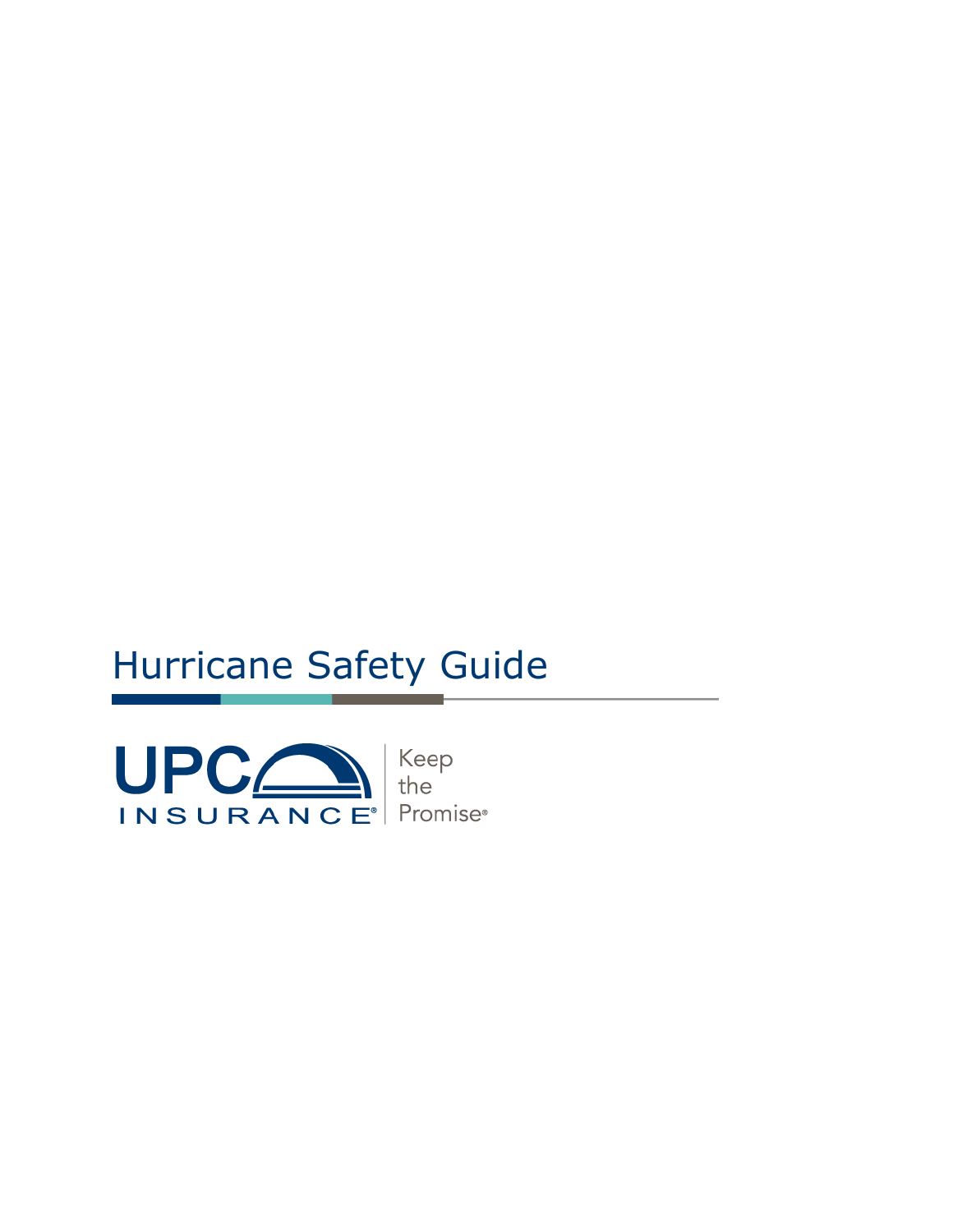#### Prepare

**Know your evacuation zone:** Evacuation zones are areas where storm surge may go. Your zone will tell you the likelihood of being affected by storm surge and if you should evacuate. If you don't know what zone you are in, contact your local governmentemergency management office, or search for your [Evacuation Zone](http://flash.org/pdf/2019EvacuationZones.pdf).

Remember there is a window of time in which it is safe to evacuate. Decide if you will evacuate or stay well before the storm reaches you. Unless otherwise instructed by emergency responders, do not attempt to travel during the storm.

**Know your risks**: How vulnerable is your property to flooding from storm surge? Homes with higher elevation are less likely to be impacted by storm surge. Search your address in FEMA's [Preliminary Flood Hazard Map.](https://msc.fema.gov/portal) If the preliminary data search tool is unavailable, please visit the [alternate site](https://floodmaps.fema.gov/prelim/PrelimData/) to view your data. Learn more about the hazards of [Storm](https://www.nhc.noaa.gov/prepare/hazards.php#surge)  [Surge.](https://www.nhc.noaa.gov/prepare/hazards.php#surge)

**Review your insurance coverage**: Do you know your deductible and policy number? Contact your agent to make sure that your policy is current, and payments are up to date. Make sure you have notified your agent of any changes or renovations that have been made to your home.

Obtain a digital copy of your policy from your agent. Know your coverage and deductibles. For example, are you covered in the event of a flood? Do you have adequate coverage for your home and personal property? Due to coverage limitations on jewelry, works of art, and some other content categories, it is recommended you speak with your agent regarding scheduling high-end items to ensure they have adequate coverage.

Create a handy reference sheet with your policy information in the event your property is damaged during the storm including your agent's name and phone number, best way to file a claim, and your policy number.

**Take a personal inventory of your home and major possessions:** Take photographs and/or a short video of all areas of the home (inside and outside) including its contents and create an inventory list. Store contents in structurally sound, waterproof containers to help reduce the likelihood of damage. Make sure photos are time-stamped or include the current newspaper in the photo for time stamping. This will help during the claim process.

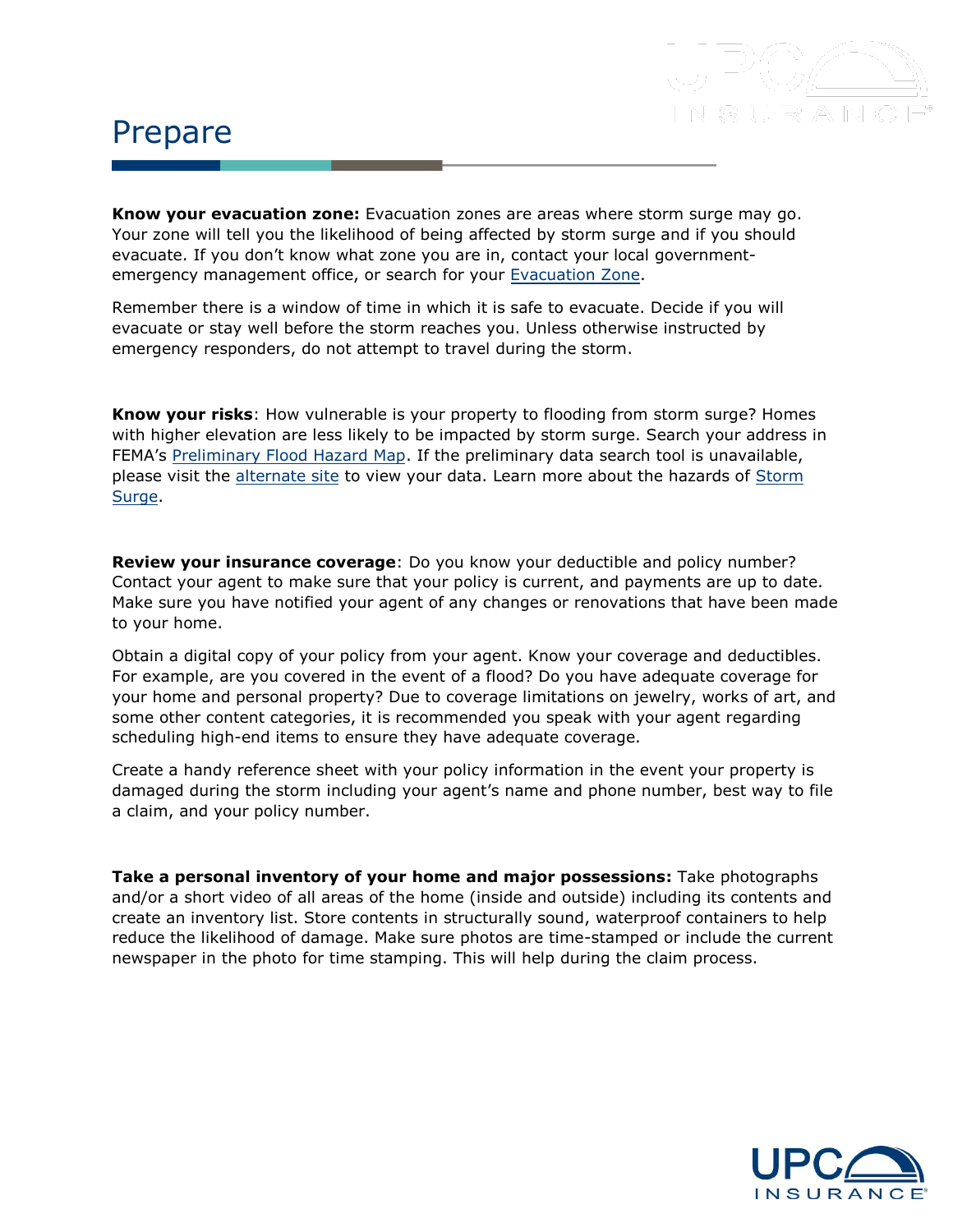**Develop a family emergency plan**: Before the storm occurs, sit down with your family or close friends and decide how you will stay in contact with each other, where you will go, and what you will do in an emergency. Document and keep a copy of this plan in your Hurricane Supply Kit or another safe place where you can access it in the event of a disaster.

A great resource to help you formulate your plan is the Ready.Gov [emergency plan](https://www.ready.gov/make-a-plan)  [webpage.](https://www.ready.gov/make-a-plan)

Create a list of emergency phone numbers (doctor, veterinarian, animal shelters, Red Cross, etc.) to include in your emergency plan.

If your home does not have a safe space for individuals to be during the hurricane, make different living accommodations to ensure safety. Homes with higher elevation are less prone to be impacted by storm surge.

**Prepare a hurricane supply kit:** Gather personal hurricane supplies such as water, nonperishable food, batteries, radio, flashlight, and first-aid kit. Refer to our [Hurricane Supply](https://www.upcinsurance.com/docs/default-source/marketing/content/hurricane_supply_checklist_pdf.pdf?Status=Temp&sfvrsn=7e5d8dde_2)  [Checklist](https://www.upcinsurance.com/docs/default-source/marketing/content/hurricane_supply_checklist_pdf.pdf?Status=Temp&sfvrsn=7e5d8dde_2) for a list of items we recommend. Be sure to include your personal "must-haves" in case you need to evacuate.

Keep your kit in a designated place and have it ready in case you have to leave your home quickly. Make sure all household members know where the kit is kept.

Store a reserve supply of drinking/washing water in clean bathtubs, containers, and nonbreakable bottles.

Place valuables and important documents in a plastic bag or waterproof container and store them at the highest level in your home.

Buy extra supplies in case of unexpected damages during the storm and keep your car's gas tanks as full as possible.

**Secure the outside of your home:** If you don't have storm shutters, board up all vulnerable accesses such as doors, windows, and garage doors.

Prior to every storm season hire a professional tree service to trim all trees that are near or hanging over your home. Bring in outdoor hanging and potted plants and objects such as lawn furniture, toys, and garden tools; anchor objects that cannot be brought inside. It is not recommended that you throw outdoor furniture into your pool- this practice can damage both your furniture and pool.

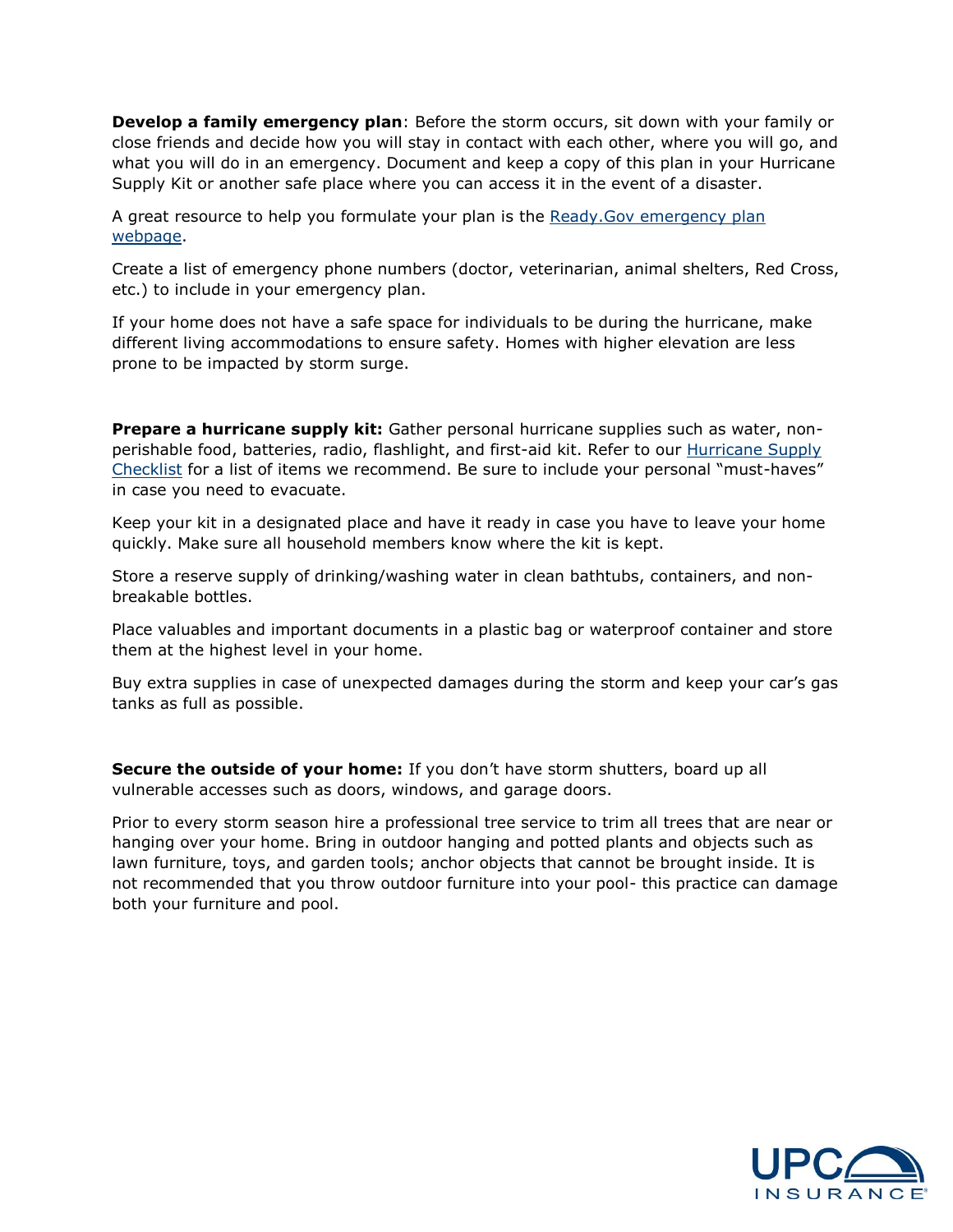### During the Storm

**Stay Connected:** Continue to monitor the weather as the storm approaches using the [National Weather Service's forecast reports](https://www.weather.gov/safety/hurricane-ww). Download the [FEMA app](https://www.fema.gov/mobile-app) and enable notifications to receive alerts, safety tips, and locate emergency shelters.

**If you decide to evacuate,** make sure you are aware of the closest shelter and that your Hurricane Supply Kit is fully stocked. The Red Cross offers an [open shelter locator.](https://www.redcross.org/get-help/disaster-relief-and-recovery-services/find-an-open-shelter.html)

Most emergency shelters do not allow pets; plan for a friend, family member, veterinarian, or boarding facility to provide care for your animal during the storm. Provide enough food and any necessary medications for a few days. If your pet is micro-chipped, make sure the contact information is current.

**If you decide not to evacuate,** identify an appropriate location as an inside shelter during the hurricane, away from any windows or glass doors. An ideal location would be an interior room with no windows, such as a closet or pantry. If your home does not have an appropriate space for individuals to be during the hurricane, make different living accommodations to ensure safety.

Ideally, you would obtain a generator and extra gas. Test it in advance to make sure it is in working order. To prevent carbon monoxide poisoning, never run your generator inside your home. When it is running outside, place it away from doors and windows.

National Weather Radio transmits broadcasts that cannot be heard on AM/FM radio receivers. There are many receiver options to pick up their frequencies available for purchase in electronic and sporting goods stores. The National Oceanic and Atmospheric Administration offers a [comprehensive list](https://w2.weather.gov/nwr/nwr_receivers#programming) of receivers and retailers. NOAA also provides a [list](https://www.nws.noaa.gov/nwr/coverage/station_listing.html) of frequencies organized by state and county.

Do not leave your shelter until the storm has passed. Stay vigilant about the hurricane's category, so you'll know what to expect.

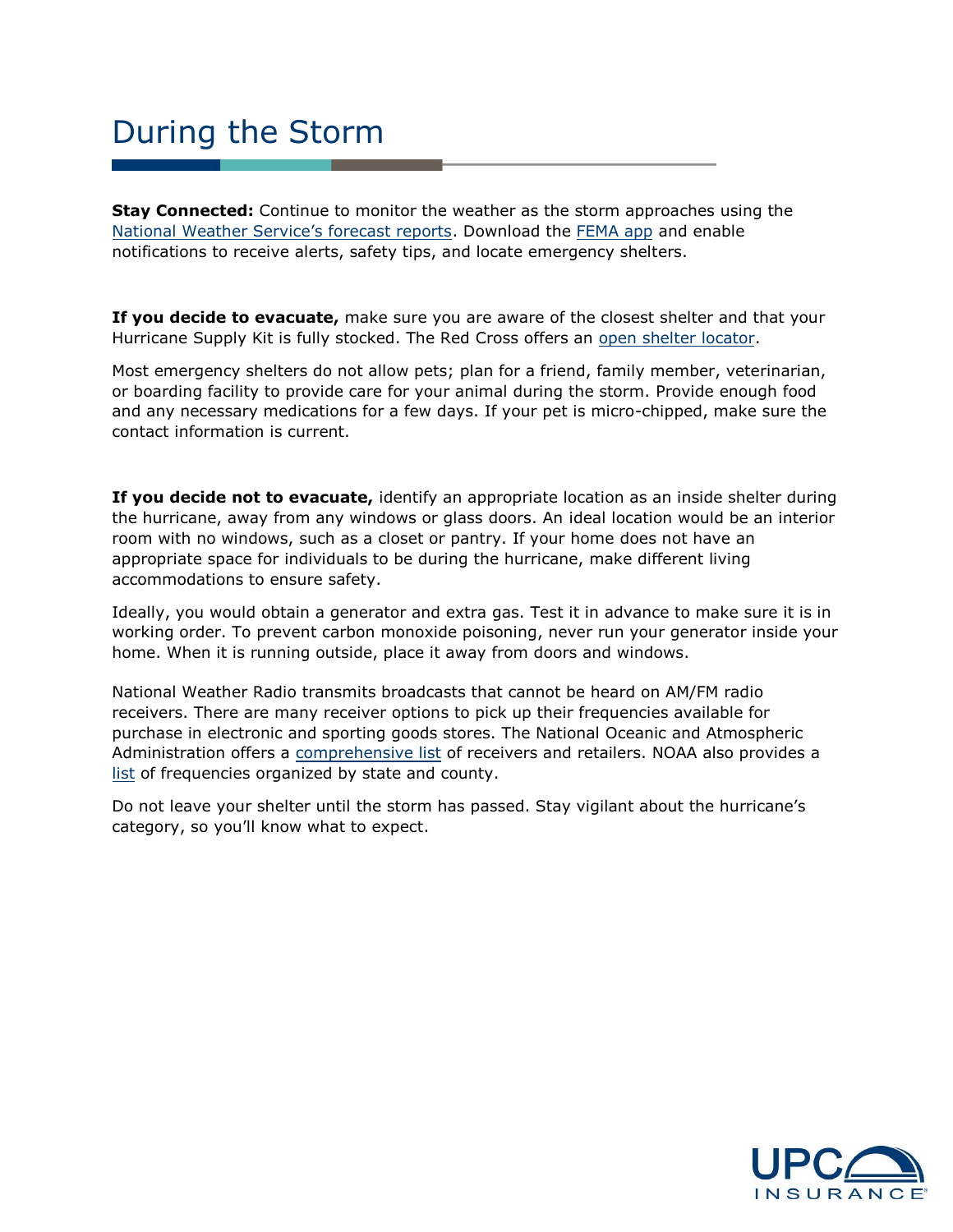## Saffir Simpson Hurricane Scale

| <b>Category</b>            | <b>Wind Speed</b> | <b>Storm Surge</b> | <b>Potential Damage</b>                                                                                                                | <b>Example at U.S.</b><br>Landfall* |
|----------------------------|-------------------|--------------------|----------------------------------------------------------------------------------------------------------------------------------------|-------------------------------------|
| <b>Tropical Depression</b> | Up to 38 mph      | 0 <sub>ft</sub>    | Heavy rains could<br>cause flooding.                                                                                                   | N/A                                 |
| <b>Tropical Storm</b>      | 39-73 mph         | $0-3$ ft           | Heavy rains could<br>cause flooding,<br>Winds could also<br>damage property.                                                           | N/A                                 |
| <b>Category 1</b>          | 74-95 mph         | $4-5$ ft           | Damage to power<br>lines likely. Homes<br>vulnerable to fallen<br>branches.                                                            | Sandy (2012)                        |
| <b>Category 2</b>          | 96-110 mph        | $6-8$ ft           | Damage to power<br>lines likely. Homes<br>vulnerable to fallen<br>branches. Roads<br>likely to be blocked<br>from debris and<br>trees. | Isabel (2003)                       |
| <b>Category 3</b>          | 111-129 mph       | $9-12$ ft          | Damage to power<br>lines affecting large<br>areas. Roads likely<br>to be blocked.<br>Extensive level of<br>flooding.                   | Wilma (2005)                        |
| <b>Category 4</b>          | 130-156 mph       | 13-18 ft           | Homes likely to have<br>a considerable<br>amount of impact<br>from hurricane.                                                          | Harvey (2017)<br>Irma (2017)        |
| <b>Category 5</b>          | $\geq$ 157 mph    | $>18$ ft           | Roads will be<br>blocked. Majority of<br>trees likely to fall.<br>Wide-scale flooding.                                                 | Andrew (1992)                       |

\*Source: [https://en.wikipedia.org/wiki/List\\_of\\_Category\\_5\\_Atlantic\\_hurricanes](https://en.wikipedia.org/wiki/List_of_Category_5_Atlantic_hurricanes) (See "Landfalls")

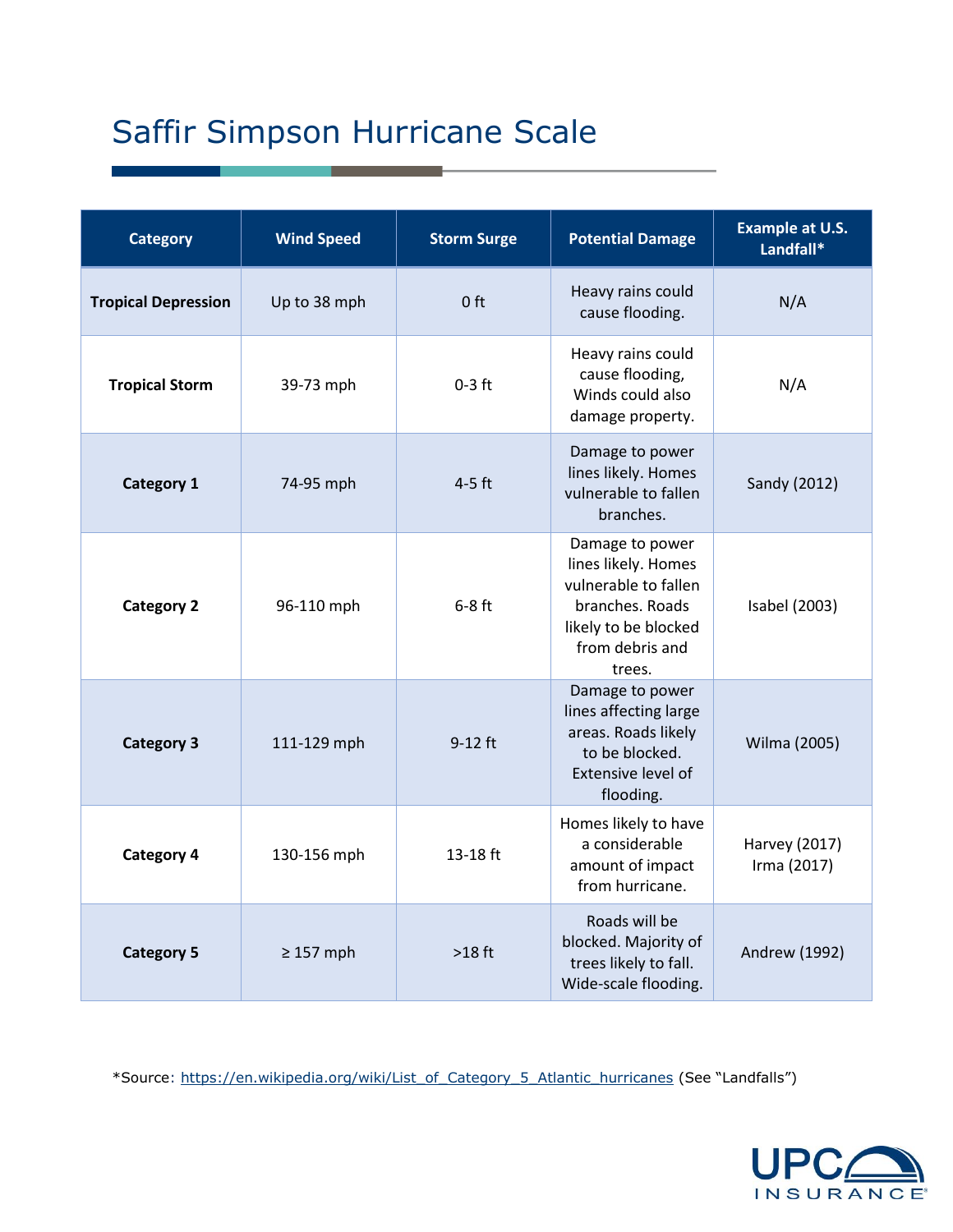### After the Storm

Perform [Duties After a Loss](https://www.upcinsurance.com/policyholders/duties-after-a-loss) to the best of your ability. Do your best to prevent further damage from occurring. Save receipts and other documentation from all repair efforts.

**Make a claim as soon as you're able**: When taking photographs of damages, take clear photos that shows the damage. Send as much documentation as possible regarding the claim to your claim adjuster, including photos, videos, receipt/invoices, itemized estimates, etc.

Already a UPC policyholder? [Submit a claim.](https://www.upcinsurance.com/policyholders)

Be ready to provide: your name, address, and phone number, general loss information, your policy number, and names and addresses of witnesses or injured persons. The adjuster assigned to your claim will contact you or you can call the claims department at (888) CLM-DEPT (888-256-3378). Be sure to record the claim number assigned to your claim.

Not yet a UPC policyholder? Learn more about our [coverages](https://www.upcinsurance.com/our-insurance) and [find an agent](https://www.upcinsurance.com/get-coverage) near you.

Contact water mitigation or tree removal as soon as possible if needed. For tree removal, if the fallen tree is still on top of the covered property, make sure to have tree removal service itemize their estimate for removing the tree from covered property and actual disposal. Certain limits apply, and this will help with claims process. For assistance finding contractors, please contact your agent for recommendations.

Make contact and obtain up to three estimates, if possible, for repair as soon as insurance inspection has taken place. If you already have a contractor, schedule the contractor to be present during insurance inspection if possible.

If you have flood damage and do not have flood insurance, contact [FEMA.](https://www.fema.gov/mobile-app)